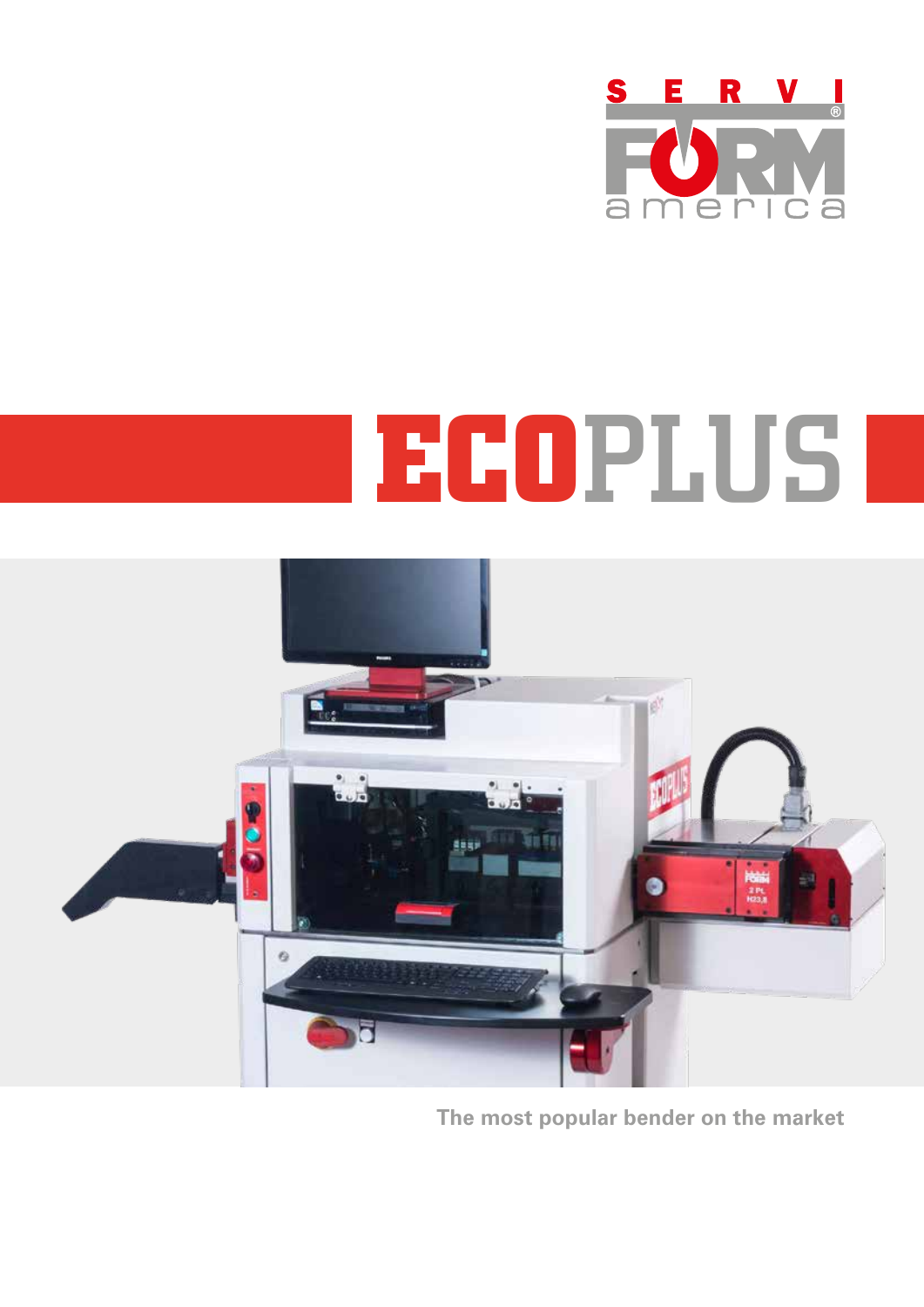## **ECO**PLUS

EcoPlus is the most popular bending machine from Serviform. Years of experience and developments in digital die making are reaching the highest level of speed and accuracy. With the EcoPlus machine there are no limits!



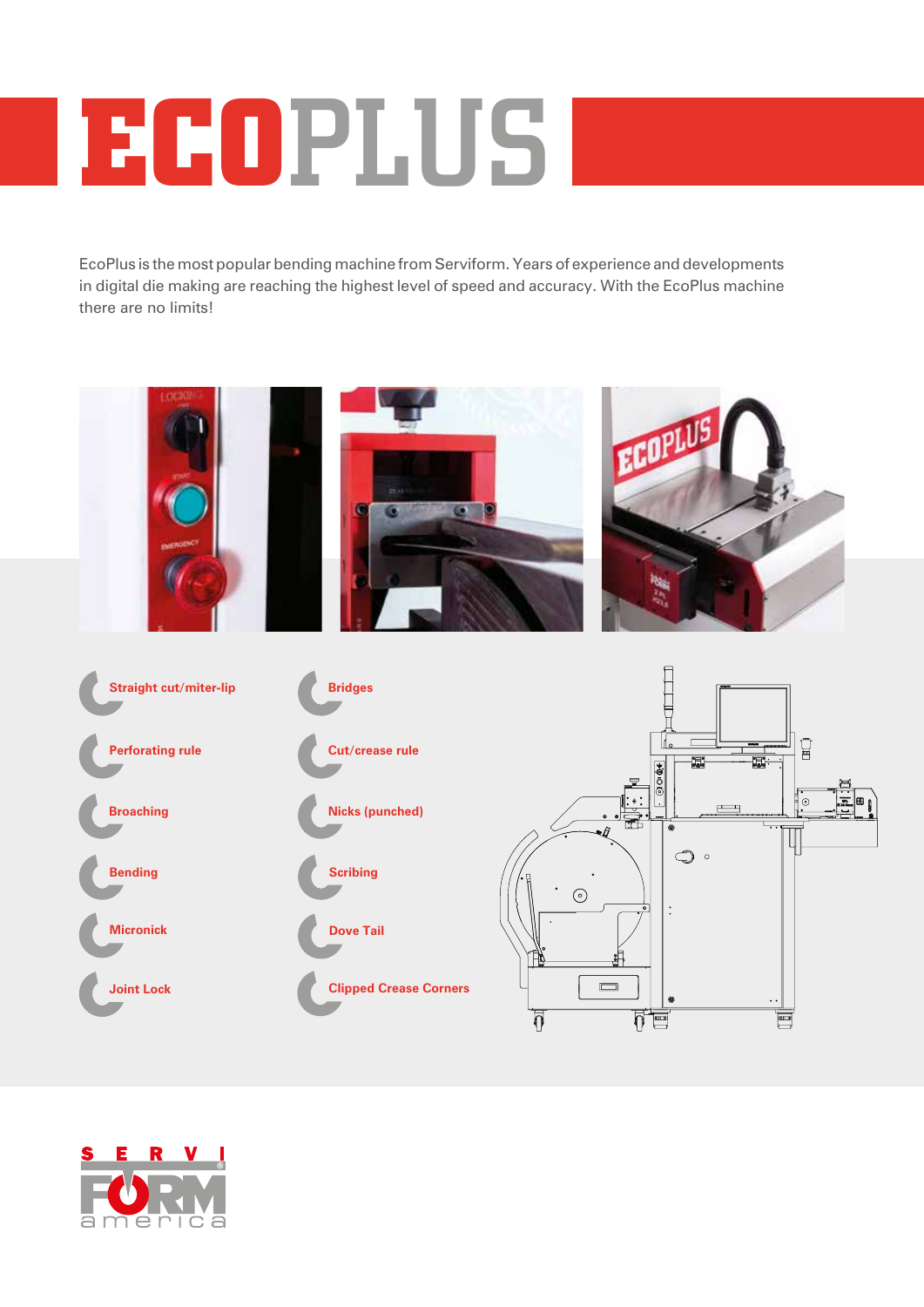EcoPlus is the "sweetspot" for the die maker who is focused on high quality results at the fastest production speeds. Available as a base model with up to ten individual options, which can be added at any time.

EcoPlus processes steel rule from 1.5 PT to 4 PT up to 32 mm (up to 1.25") high and shares the range of cartridges which are interchangable with some other Serviform models. Speed and accuracy is everything in today's demanding world of 24 hour leadtimes .

**02**

**03**

**01**

Further innovation can be found with our new bending sleeve technology. Switching from one steel rule thickness to another has never been so easy as it now takes a matter of seconds.

**ECOPL** 6

Ø.

清潔田子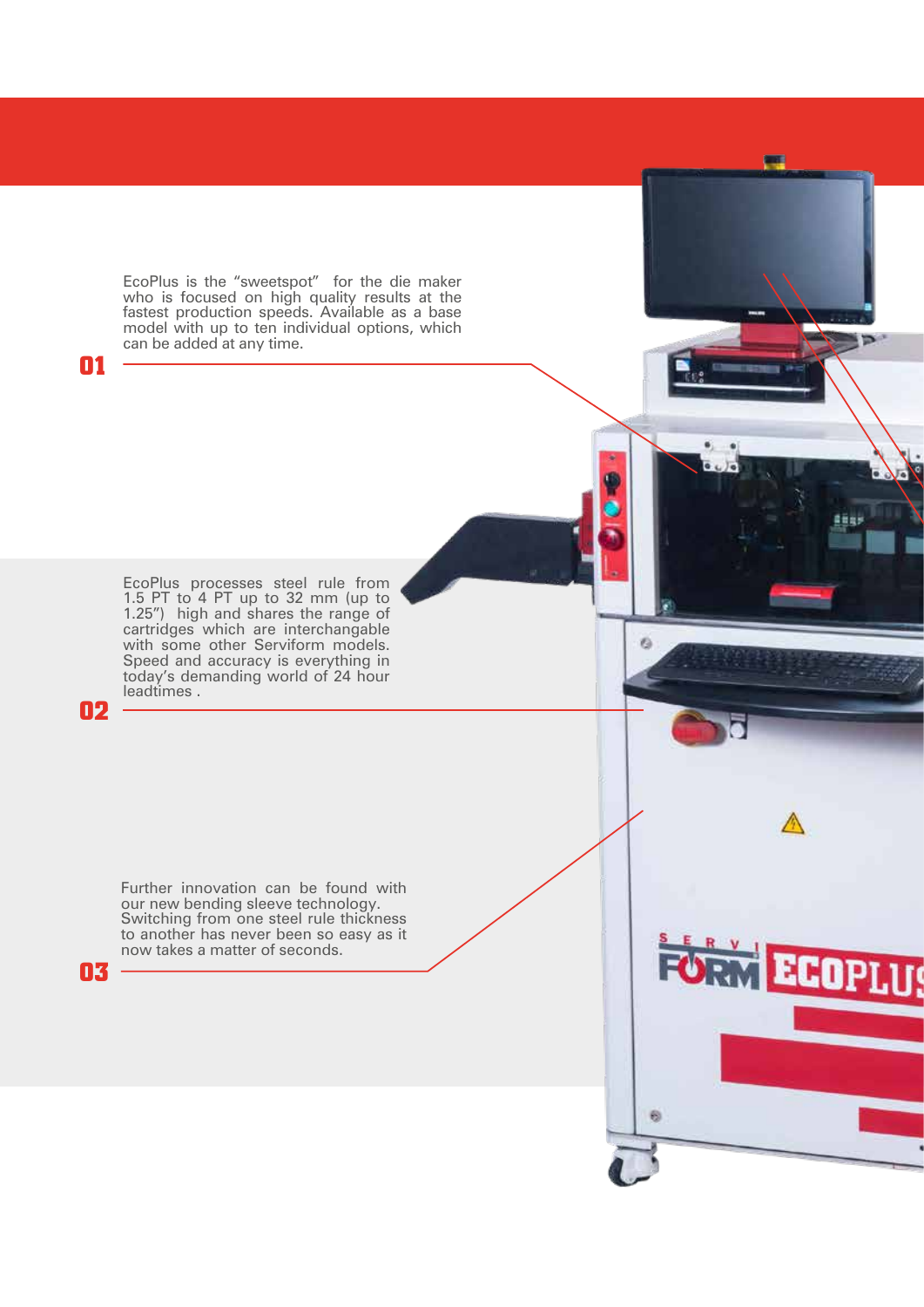All special options such as perf, cut crease, dove tail, broaching and nicking, just to name a few, are available with the initial purchase or at any time in the future. Four nicks per second are produced using a 4 position Revolver Nicking cartridge, while ensuring burr free placement accuracy with a lower tool bevel support.

ie)

ž F

A double side broaching unit will decrease the die cutting make-ready times for your customers and provide a competitive advantage that others can't match.

As with all Serviform Machines, ECOPlus operates on an innovative software system developed in-house by Serviform engineers. SDDS (Serviform Digital Diemaking System) was developed based on Windows OS, specifically to meet the needs of the die making industry.

**06**

**05**

**04**

Main features of the software are ease of use, perfect interface ability with existing networks and developed with the die maker in mind.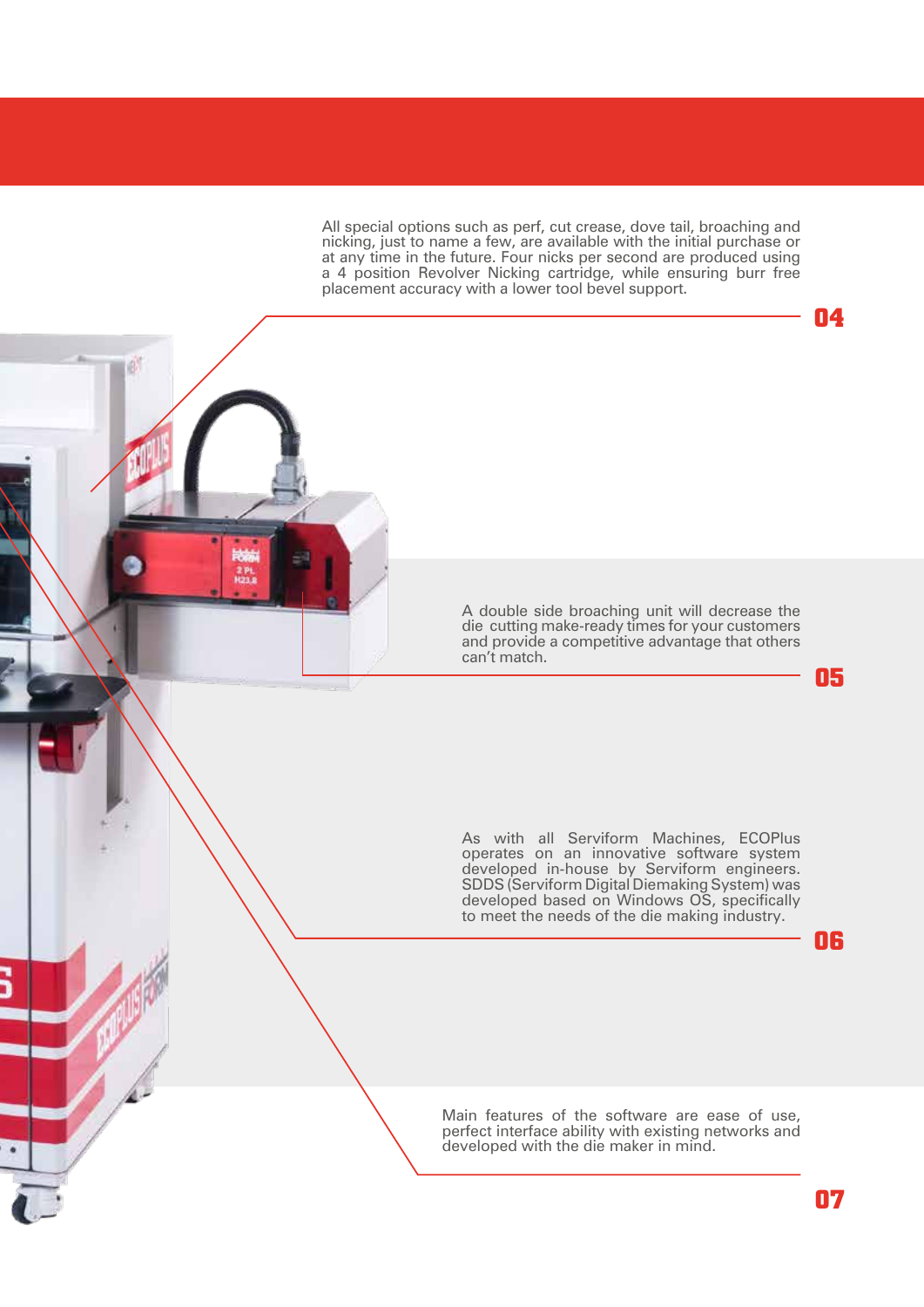

Serviform America was formed in August of 2015, in partnership with Proform S.r.l the manufacturing division of Serviform, to provide a domestic parts and service organization for all Serviform machines in North America. In 2020, Serviform America added Cutlite Penta to their equipment arsenal and became the exclusive agent of Serviform equipment and Cutlite Penta Laser Systems in the United States and Canada. Serviform America is committed to providing customers with the highest level of service as well as a robust inventory of parts for Serviform benders, milling machines, rubber processors and Cutlite Penta flat, rotary and combo laser systems.